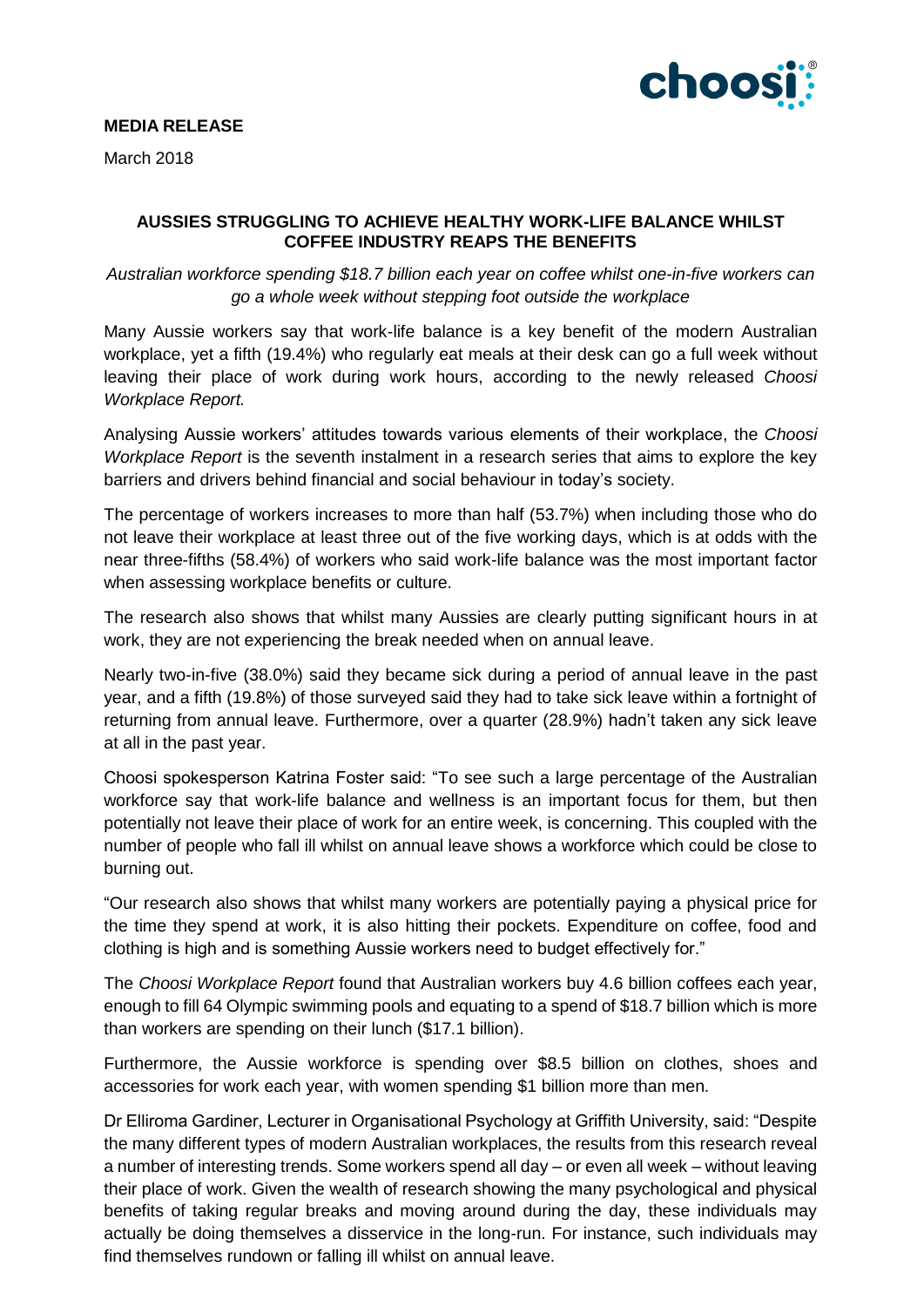

"Moreover, working long hours may not only deplete the health of workers, but also their bank balances. To see Australian workers spending such a large amount each year on coffee, greater than the spend on both lunch and clothing, is staggering and suggests that there may be some way to go to achieving a healthy work-life balance."

Almost half (47.0%) of the workforce across the country think their co-workers judge them on their clothes, while more than half (55.8%) think their customers or clients judge them on their clothes.

Surprisingly, the nearly three-in-five workers (59.2%) believe there are different standards in appropriate dress codes for men and women, with 57.9% believing women are expected to be more formal or well kept. However, it might be that Aussie workers keep these beliefs to themselves as people complaining was ranked the top pet peeve (20.5%) in the workplace.

Choosi spokesperson Katrina Foster concluded: "For over half of the Australian workforce to believe that there are different standards for men and women when it comes to dress code is surprising, given the equality we so often see these days. Whilst what we wear and how we are presented can sway perception it's clear Australians are incredibly hard workers. This research underlines how important work-life balance is to their physical health, meaning sufficient rest and relaxation is vital if employers want their employees to be on peak form whilst at work. And, health and wellbeing strategies in the workplace, supported by employers are crucial in helping staff achieve this."

#### **ENDS**

## **Additional findings from the** *Choosi Workplace Report* **include:**

#### **Pet peeves**

- People complaining was the top pet peeve for Australian workers (20.5%), followed by poor personal hygiene/habits (11.4%) and excessive chatting (8.7%).
- Invading personal space was also a common pet peeve (8.5%) as was people talking loudly (7.8%).
- Nearly three-in-five workers (58.9%) have confronted colleagues over behaviour which annoys them one or more times, with the majority (82.4%) saying this resolved the matter.
- More than half of men (52.4%) would tell a co-worker if they had body odour whereas just over a third (36.2%) of women would do the same.
- 87.0% of people believe warnings should be given to co-workers for a lack of personal hygiene, with over a third (34.5%) seeing it as a sackable offence if those warnings are ignored.

## **Dress codes**

• Nearly two-thirds of workers (58.1%) care about the way their colleagues dress, with 56.1% believing dress codes in Australian workplaces have become less formal over the past decade.

#### **Health and wellbeing**